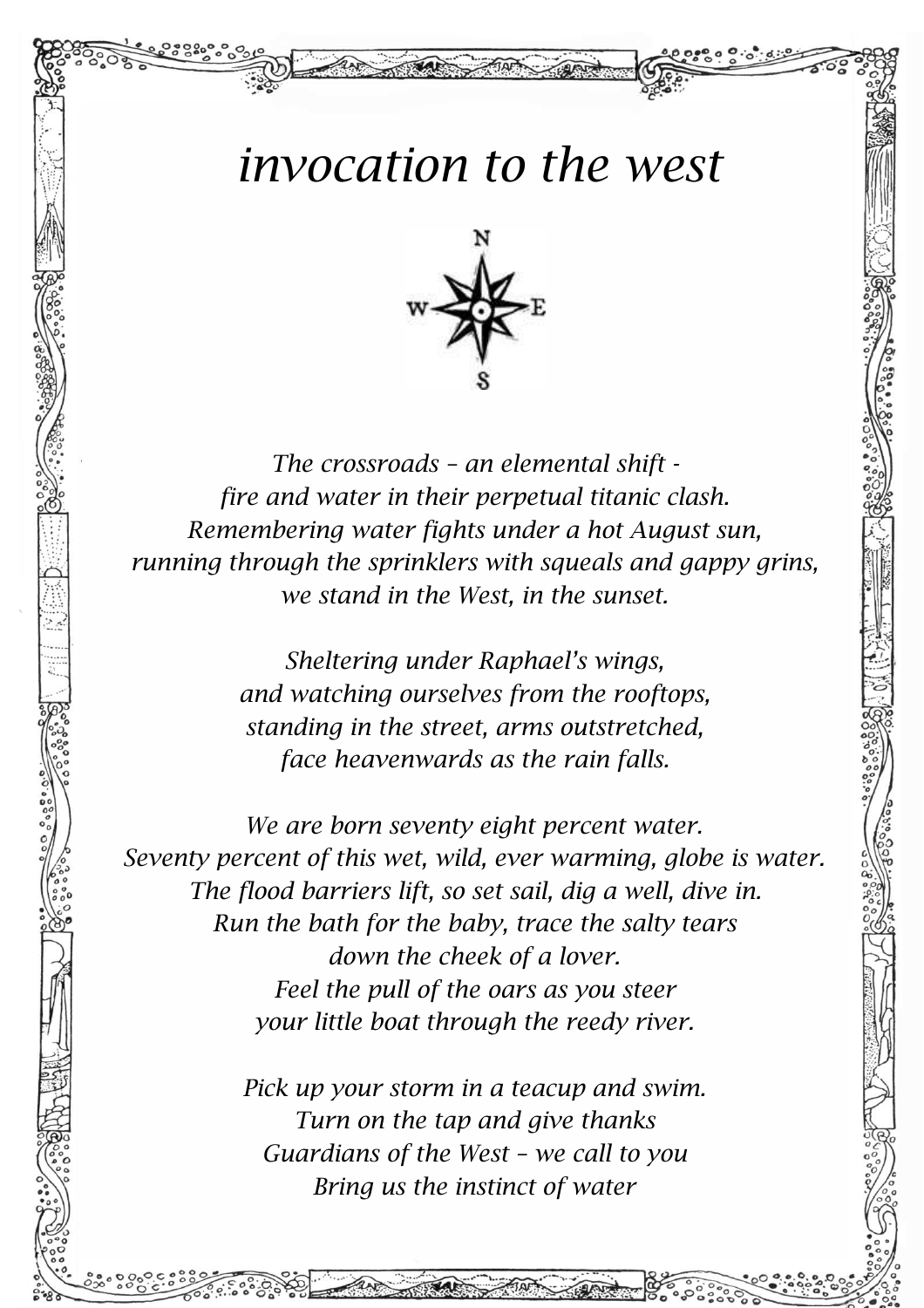## *west*

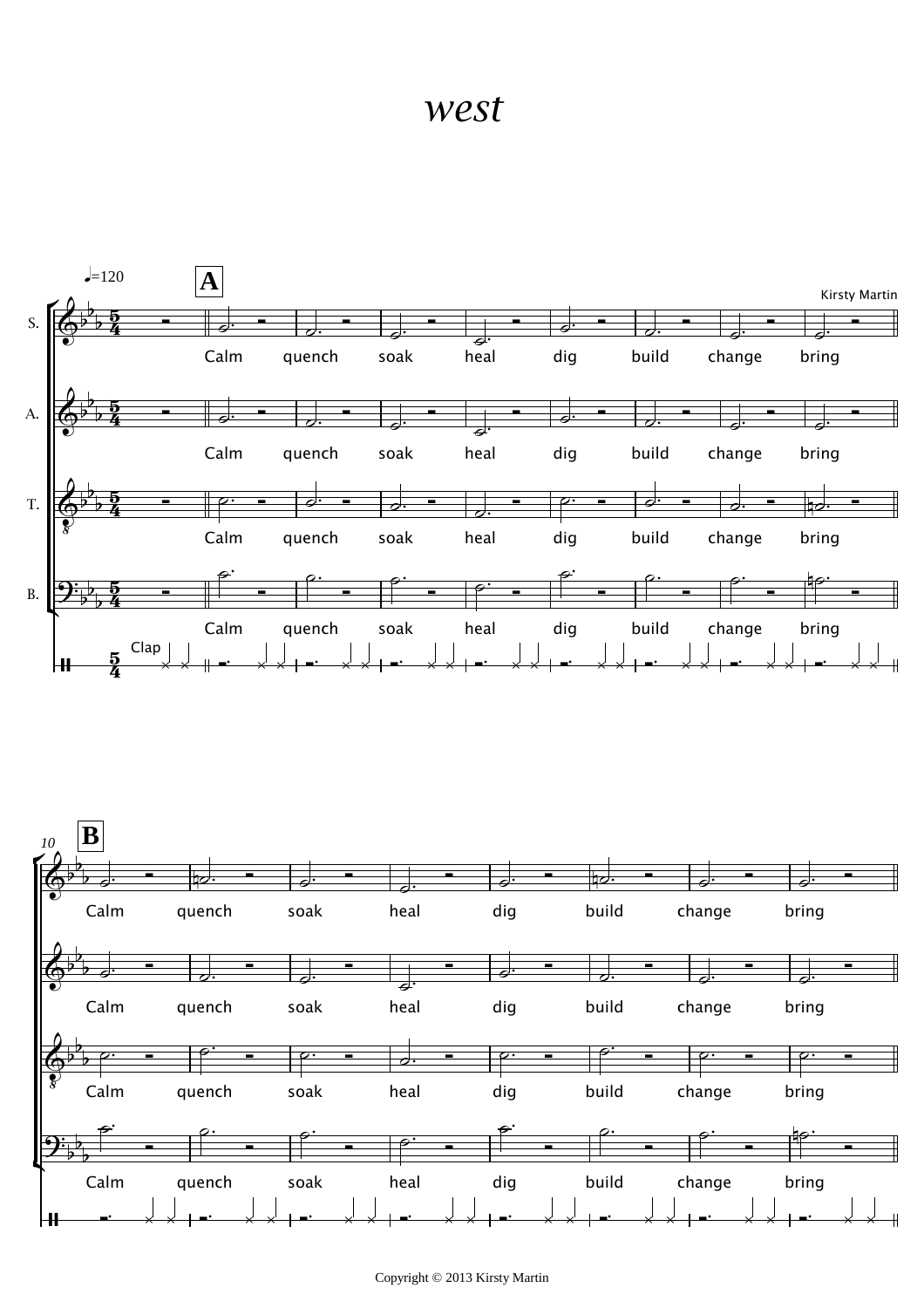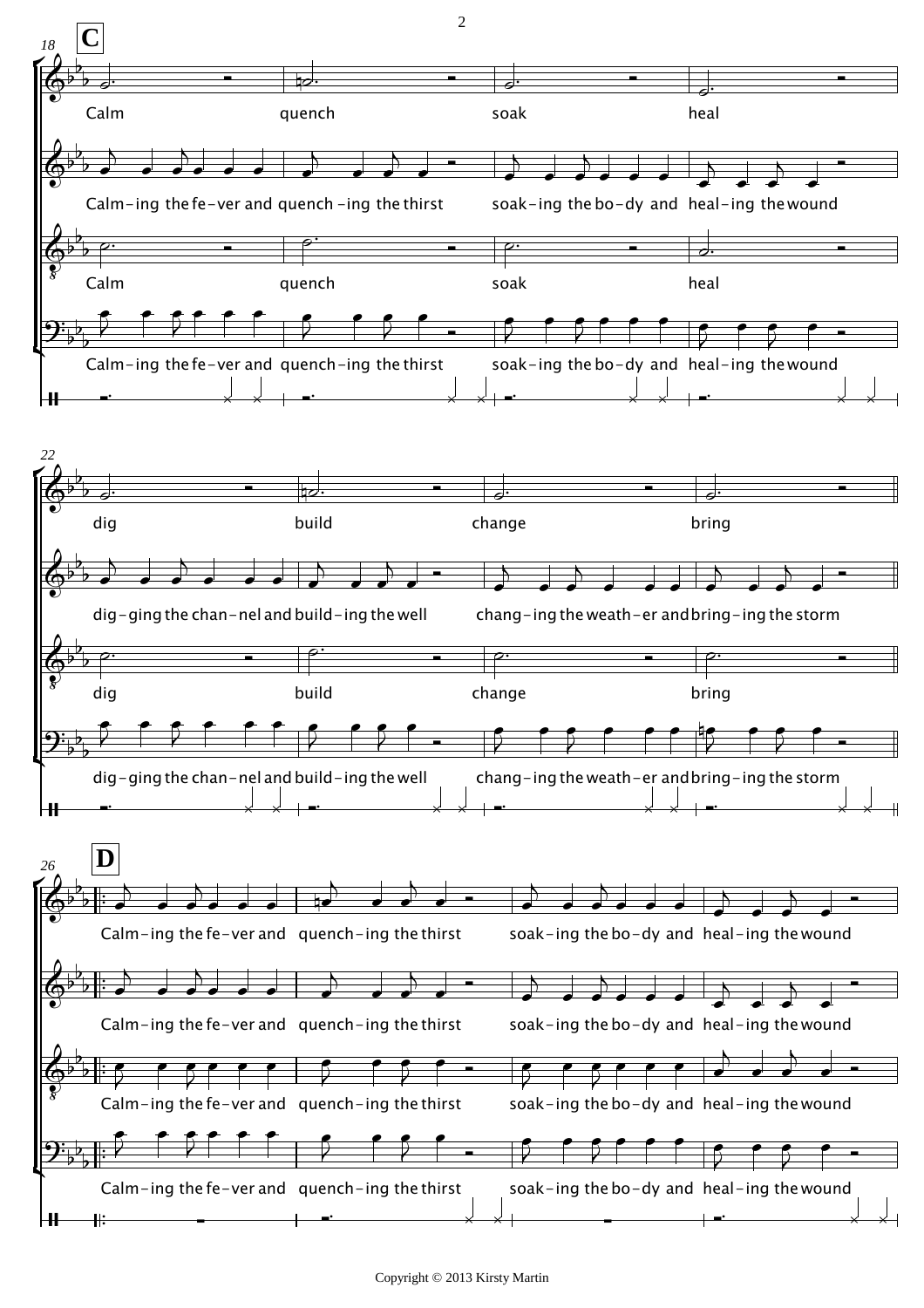

3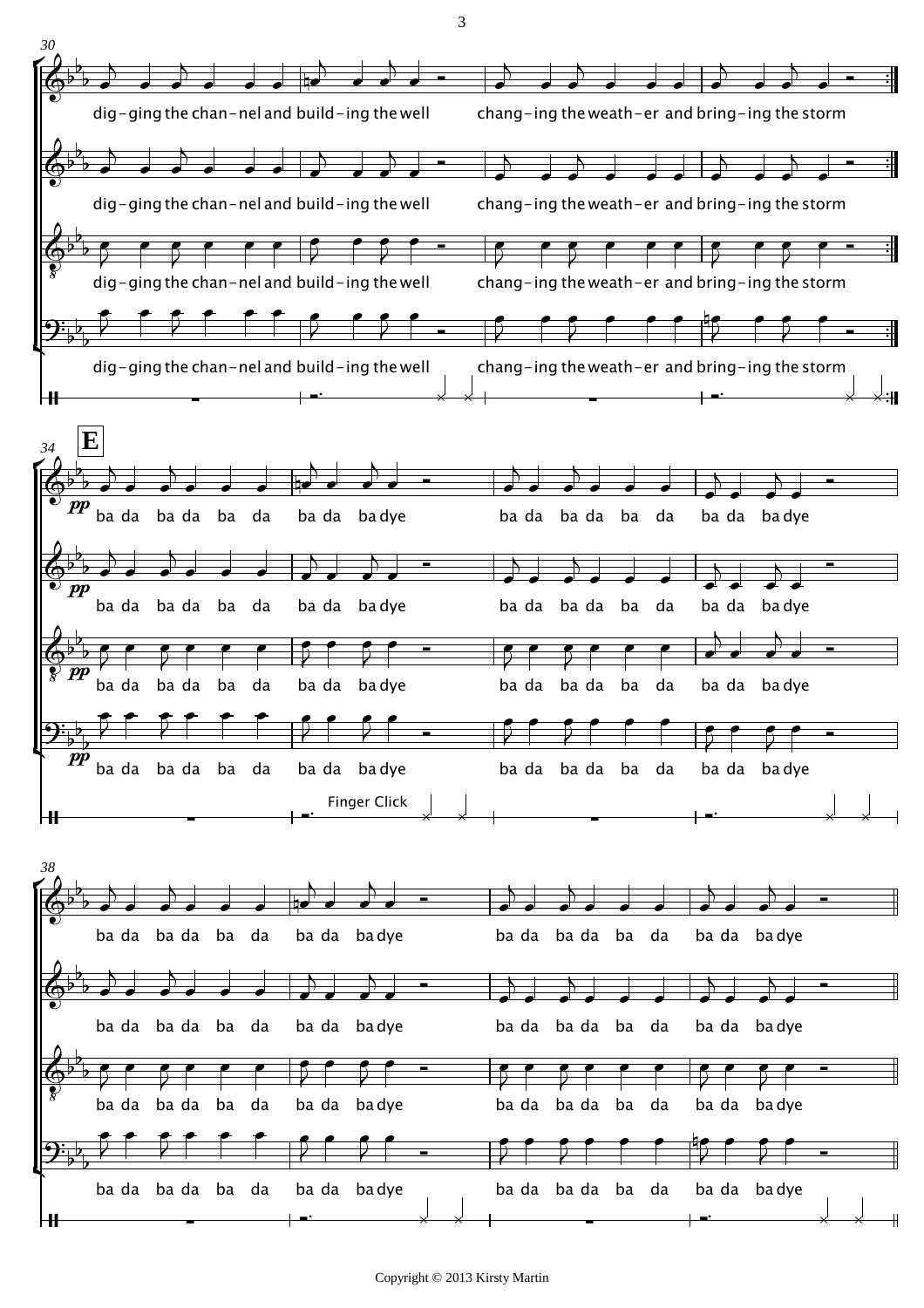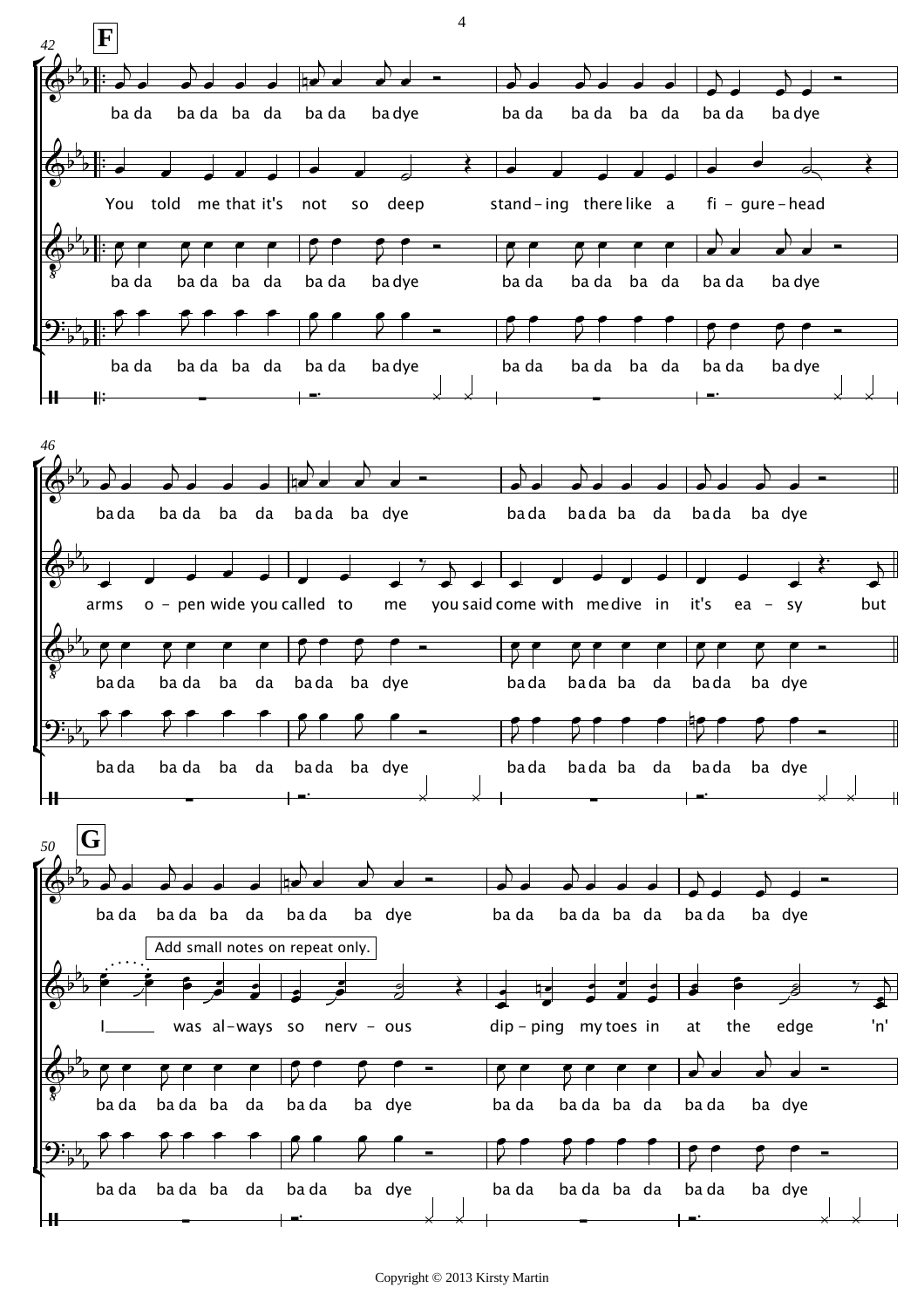